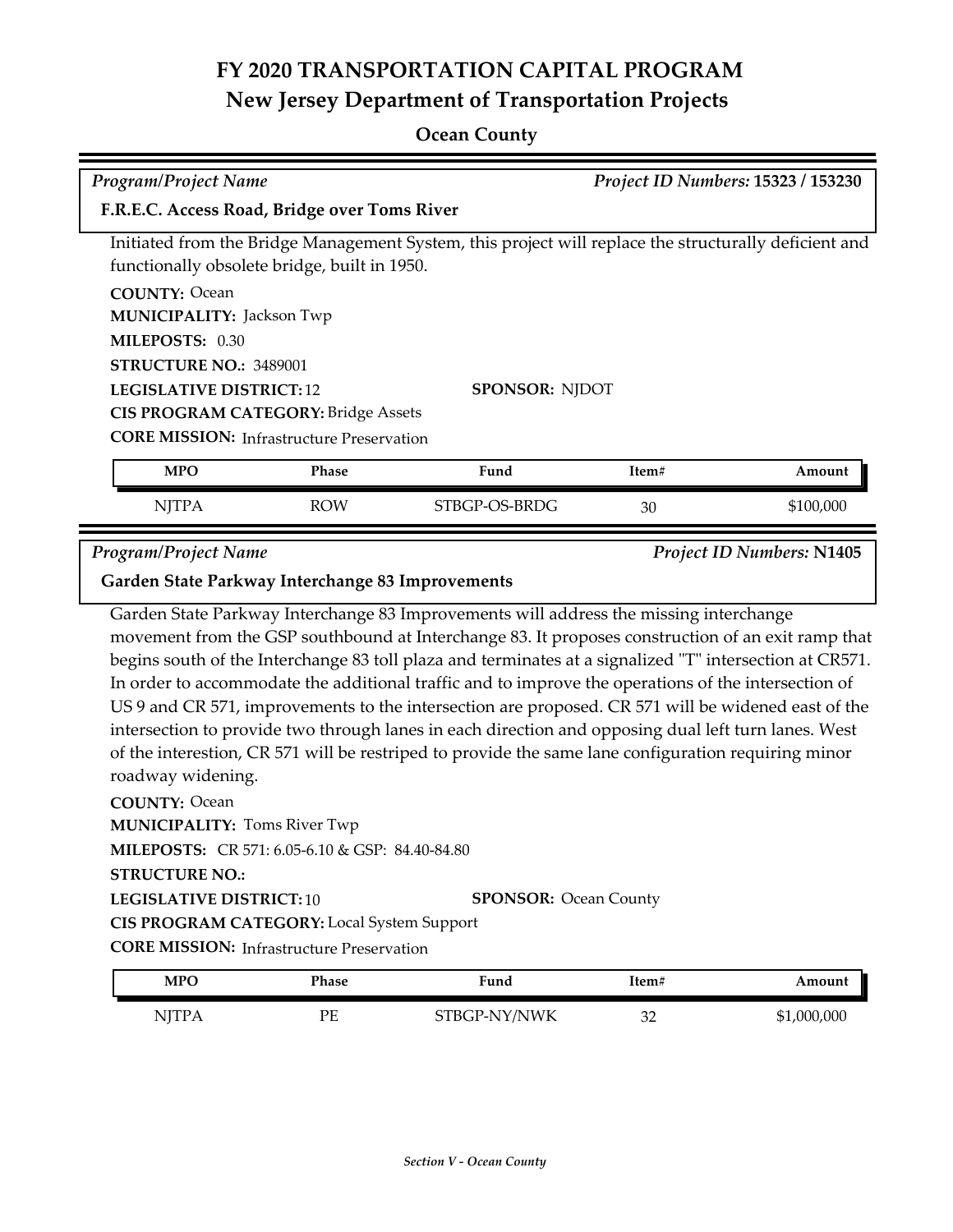#### **Ocean County**

|                                                                                                                                                                                       | Project ID Numbers: 15389 / 153890<br><b>Program/Project Name</b> |                                                                                                |       |             |
|---------------------------------------------------------------------------------------------------------------------------------------------------------------------------------------|-------------------------------------------------------------------|------------------------------------------------------------------------------------------------|-------|-------------|
| Route 35, Osborne Avenue to Manasquan River & Old Bridge Road to Route 34 & Route 70                                                                                                  |                                                                   |                                                                                                |       |             |
| Initiated from the Pavement Management System, this project will recontruct the pavement and<br>address drainage issues within the project limits. ADA improvements will be included. |                                                                   |                                                                                                |       |             |
| <b>COUNTY: Ocean</b>                                                                                                                                                                  |                                                                   |                                                                                                |       |             |
|                                                                                                                                                                                       | <b>MUNICIPALITY: Point Pleasant Beach Boro</b>                    |                                                                                                |       |             |
| <b>MILEPOSTS: 12.48-14.52</b>                                                                                                                                                         |                                                                   |                                                                                                |       |             |
| <b>STRUCTURE NO.: N/A</b>                                                                                                                                                             |                                                                   |                                                                                                |       |             |
| <b>LEGISLATIVE DISTRICT: 10</b>                                                                                                                                                       |                                                                   | <b>SPONSOR: NJDOT</b>                                                                          |       |             |
|                                                                                                                                                                                       | <b>CIS PROGRAM CATEGORY: Road Assets</b>                          |                                                                                                |       |             |
|                                                                                                                                                                                       | <b>CORE MISSION:</b> Infrastructure Preservation                  |                                                                                                |       |             |
| <b>MPO</b>                                                                                                                                                                            | <b>Phase</b>                                                      | Fund                                                                                           | Item# | Amount      |
| <b>NJTPA</b>                                                                                                                                                                          | $\rm PE$                                                          | <b>NHPP</b>                                                                                    | 120   | \$1,500,000 |
| <b>Program/Project Name</b><br>Project ID Numbers: 00357D1 / 158000                                                                                                                   |                                                                   |                                                                                                |       |             |
| Route 72, Manahawkin Bay Bridges, Contract 5A - Environmental Mitigation                                                                                                              |                                                                   |                                                                                                |       |             |
|                                                                                                                                                                                       |                                                                   | This project will include the implementation of Submerged Aquatic Vegetation (SAV) mitigations |       |             |

requirements in the Manahawkin Bay, to comply with environmental permit conditions. The overall goal of this work is to offset losses to SAV, through a combination of adaptive management, and research, to establish and enhance SAV beds within the Barnegat Bay. The research element will include the monitoring of existing SAV beds to measure recovery post Superstorm Sandy, and the adaptive management component will include establishing and/or enhancing up to 10 acres of new or existing beds to facilitate recovery efforts and promote resiliency.

**COUNTY:** Ocean **LEGISLATIVE DISTRICT:** 9 **MILEPOSTS:** 26.40 - 28.14 **STRUCTURE NO.:** 1513151 **MUNICIPALITY: Stafford Twp, Ship Bottom Boro SPONSOR:** NJDOT **CIS PROGRAM CATEGORY:** Bridge Assets

**CORE MISSION: Infrastructure Preservation** 

| <b>MPO</b>  | Phase      | $\mathbf{r}$<br>∀und | Item#      | Amount    |
|-------------|------------|----------------------|------------|-----------|
| <b>TTTT</b> | <b>DES</b> | . TF                 | חרר<br>∕ ب | \$850,000 |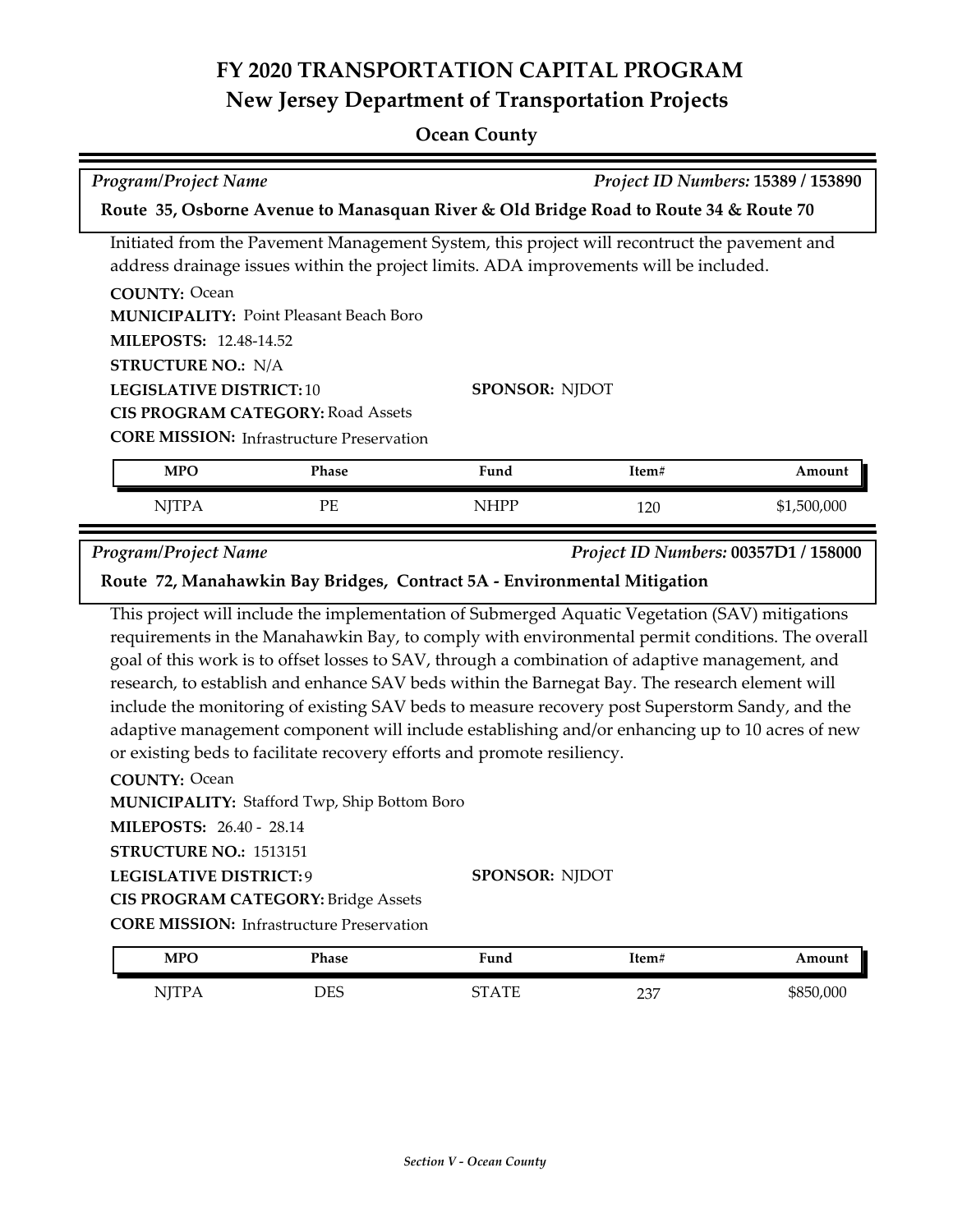#### **Ocean County**

| <b>Program/Project Name</b>                        | <b>Project ID Numbers: 11385 / 113850</b> |
|----------------------------------------------------|-------------------------------------------|
| Route 72, Manahawkin Bay Bridges, Contract 1A & 1B |                                           |

Contract 1A will include Rt. 72 and Marsha Drive Intersection Improvements, reconstruction and widening of Rt. 72 and Marsha Drive, and reconstruction of a traffic signal. The project also includes the installation of new storm drainage systems, a detention basin, ITS improvements, highway lighting and utility relocations.

Contract 1B will include operational and safety improvements in Ship Bottom Borough, on Long Beach Island. Approx. 3000' feet of Rt. 72 (locally known as 8th and 9th Streets) and three cross roads (Barnegat Avenue, Central Avenue and Long Beach Boulevard) will be widened. Two-way traffic will be restored along Barnegat Avenue, Central Avenue and Long Beach Boulevard. Five traffic signals will be reconstructed. A new traffic signal will be installed at the intersection of 8th Street and Long Beach Boulevard. In order to reduce frequent flooding along Rt.72 and the intersections, a new storm drainage system will be installed. The project also includes the installation of bicycle and pedestrian accommodations, ITS improvements, highway lighting and utility relocations.

**COUNTY:** Ocean **LEGISLATIVE DISTRICT:** 9 **MILEPOSTS:** 25.38 - 26.1428.24 - 28.74 **STRUCTURE NO.:** N/A **MUNICIPALITY: Stafford Twp, Barnegat Twp, Ship Bottom Boro CORE MISSION:** Infrastructure Preservation **SPONSOR:** NJDOT **CIS PROGRAM CATEGORY:** Bridge Assets

| <b>MPO</b>              | Phase | ∵und         | ltem# | Amount         |
|-------------------------|-------|--------------|-------|----------------|
| $\overline{\text{NIT}}$ | CON   | <b>NIHPP</b> | 132   | 10,000<br>DOU, |